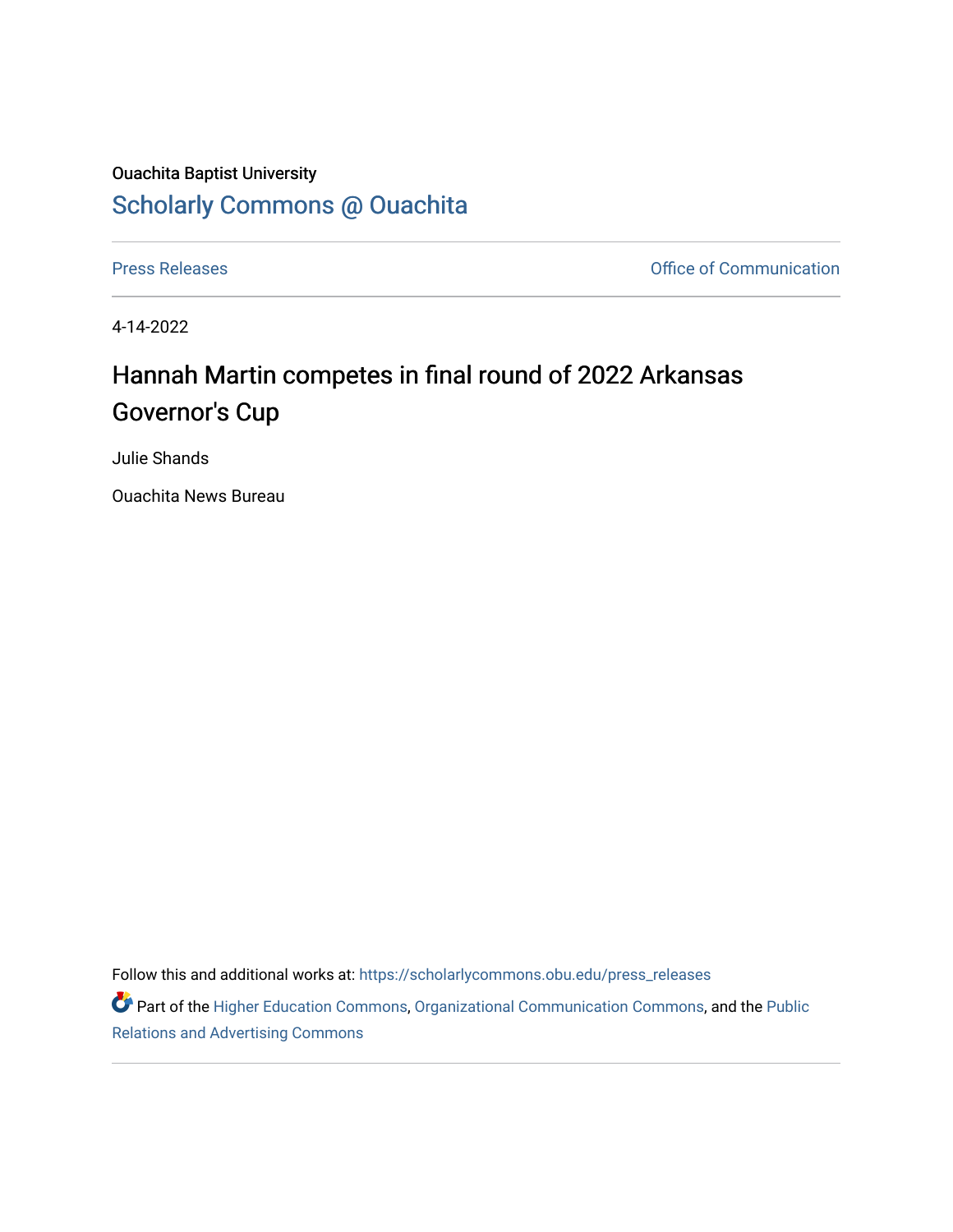



*Photo 1* Hannah Martin, Photo by Levi Dade

For immediate release **Hannah Martin competes in final round of 2022 Arkansas Governor's Cup** *By Julia Shands* April 14, 2022 For more information, contact OBU's news bureau at [newsbureau@obu.edu](mailto:newsbureau@obu.edu) or (870) 245-5208

ARKADELPHIA, Ark.—Ouachita Baptist University student Hannah Martin, a senior psychology major from Conway, Ark., competed in the final round of the 2022 Arkansas Governor's Cup Collegiate Business Plan Competition, held during the competition awards luncheon on March 31 in Rogers, Ark. The Governor's Cup is presented by Arkansas Capital Corporation, a private, nonprofit special project finance company based in Little Rock, Ark.

Martin entered the Winrock Automotive Small Business Division with her younger sister, Tabitha Martin, a junior business administration major at Central Baptist College. Together, they devised a plan for a gym called Limitless Fitness.

"Limitless Fitness is a modern, smart-tech, women-only gym focused on the minds and bodies of our members," Hannah said. "We offer not only a safe space for women to work out and be active, but also a variety of services to motivate, support and encourage all women involved in our business."

The Martins' business plan focuses on creating an establishment that empowers women to work out in any method they choose and feel comfortable while doing so.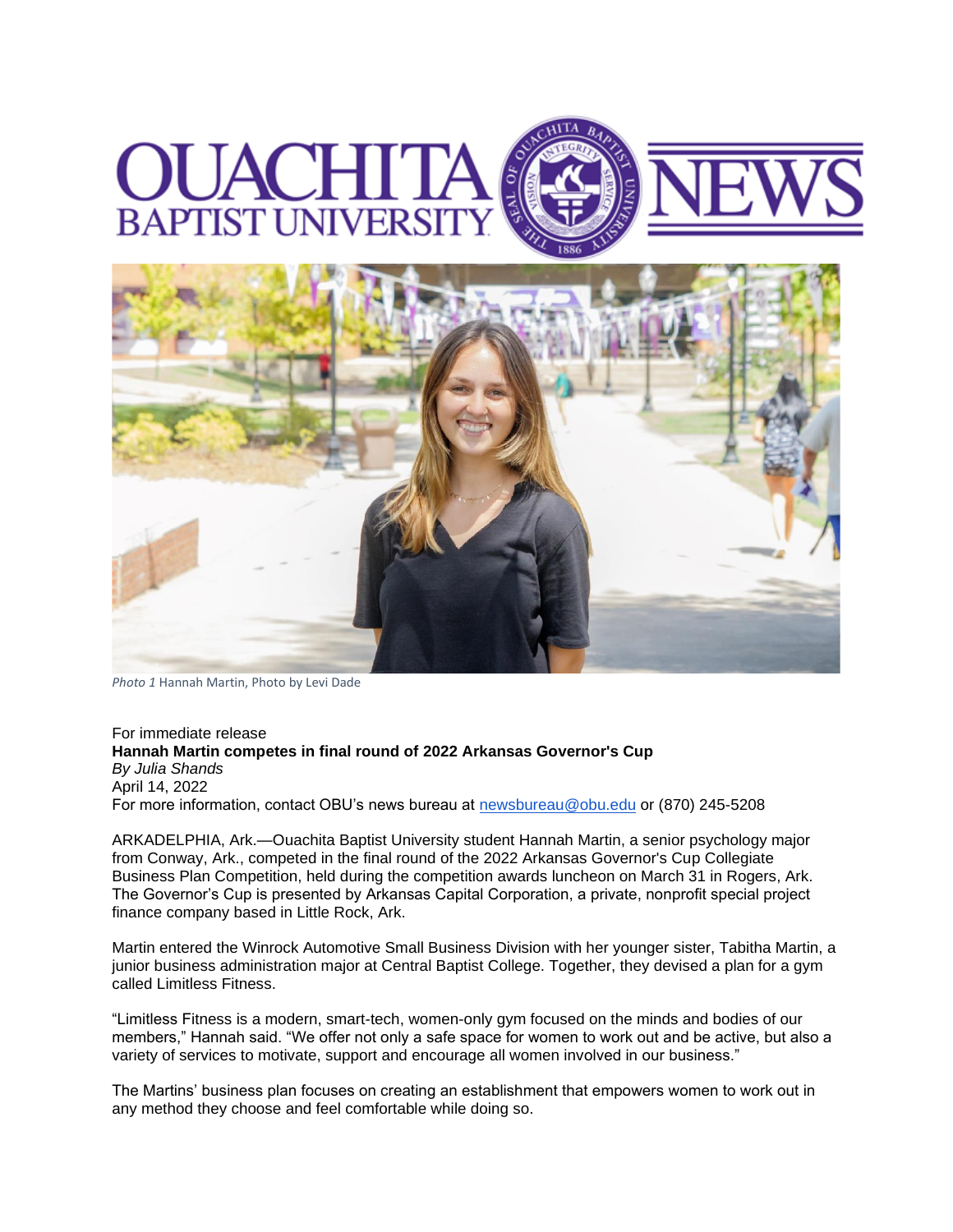"Our business plan is not particularly an idea that has never been thought of," said Hannah. "There is clearly a huge need for women-only gyms, but no one has gone through with it. Ours is an open-gym facility that will allow women to exercise any way they would like."

According to the 2022 Governor's Cup Competition guide, the program was launched in 2001 to allow college students the opportunity to gain real-world experience through the challenge of planning and proposing a viable business while discovering the opportunities and resources available to them in Arkansas to help them start, grow and sustain it.

The Governor's Cup consists of three rounds, two of them held virtually. The first round calls for teams to submit a showcase video and a written business plan. Judges then select six teams from each division— Small Business/Lifestyle and High Growth/Technology—to advance. In the second round, teams submit a revised business plan based on the judges' feedback from round one and give an oral presentation. Judges then choose the top three winners in each division. The last round includes a 90-second pitch at the awards luncheon, and the audience decides the winners for both divisions.

"It was really amazing to see our idea put onto paper," said Hannah. "It was very stressful to balance work toward this competition and schoolwork. It was also difficult only being a two-member team, but we made it work. I truly have learned how to put my knowledge of business into action."

The winnings for the Small Business/Lifestyle division are \$5,000 for third place, \$10,000 for second place and \$15,000 for first.

"We did not place in the top three in the competition," said Hannah. "However, it was a phenomenal experience feeling the support of everyone we encountered at the competition that week. It showed us that we can really make this dream come true and have lots of people's support while doing so."

Three Ouachita teams from the Hickingbotham School of Business qualified for the first round of the Governor's Cup Competition by placing in the annual Ouachita Business Plan Competition in November.

- EZK9 earned first place, led by Chris Bryan, a senior finance major from Dallas, Texas, and Jacob Street, a senior finance and business administration/management double major from Nacogdoches, Texas. Organized as an LLC, EZK9 is a roundtrip chauffeur service offering transport of pets on luxury shuttles to local animal day care centers. Dr. Chris Brune, associate professor of finance and George Young Chair of Business at Ouachita, was the team advisor.
- SWINK earned second place, led by December 2021 Ouachita graduates Eli Schroeder from Fayetteville, Ark., who earned a Bachelor of Arts degree in computer science, and Kaitlyn Bolton from Pine Bluff, Ark, who earned a Bachelor of Arts degree in business administration with emphases in marketing, sports management and management; and Connor Howell, a senior business administration/entrepreneurship major from Wake Village, Texas. SWINK is a software service that creates artificial intelligence models to process natural data. Johan Eriksson, visiting assistant professor of business administration and director of entrepreneurship programs in the Hickingbotham School, was team advisor.
- VCTR won third place, led by Lindsey Hartness, a December 2021 Ouachita graduate from Spring, Texas, who earned a Bachelor of Arts degree in communications & media/strategic communications and business administration/management; Erica Chapman, a senior business administration major with emphases in management and marketing from Rogers, Ark.; Greg Bryant, a senior business administration major with emphases in entrepreneurship and management from Springdale, Ark.; and John Michael McCollett, a senior business administration/entrepreneurship major from Arkadelphia, Ark. Hartness represented the team at the Governor's Cup. VCTR is an application that simplifies the planning and coordination of events and competitions that require a pool of money and an award payout to winners. Eriksson advised VCTR, as well.